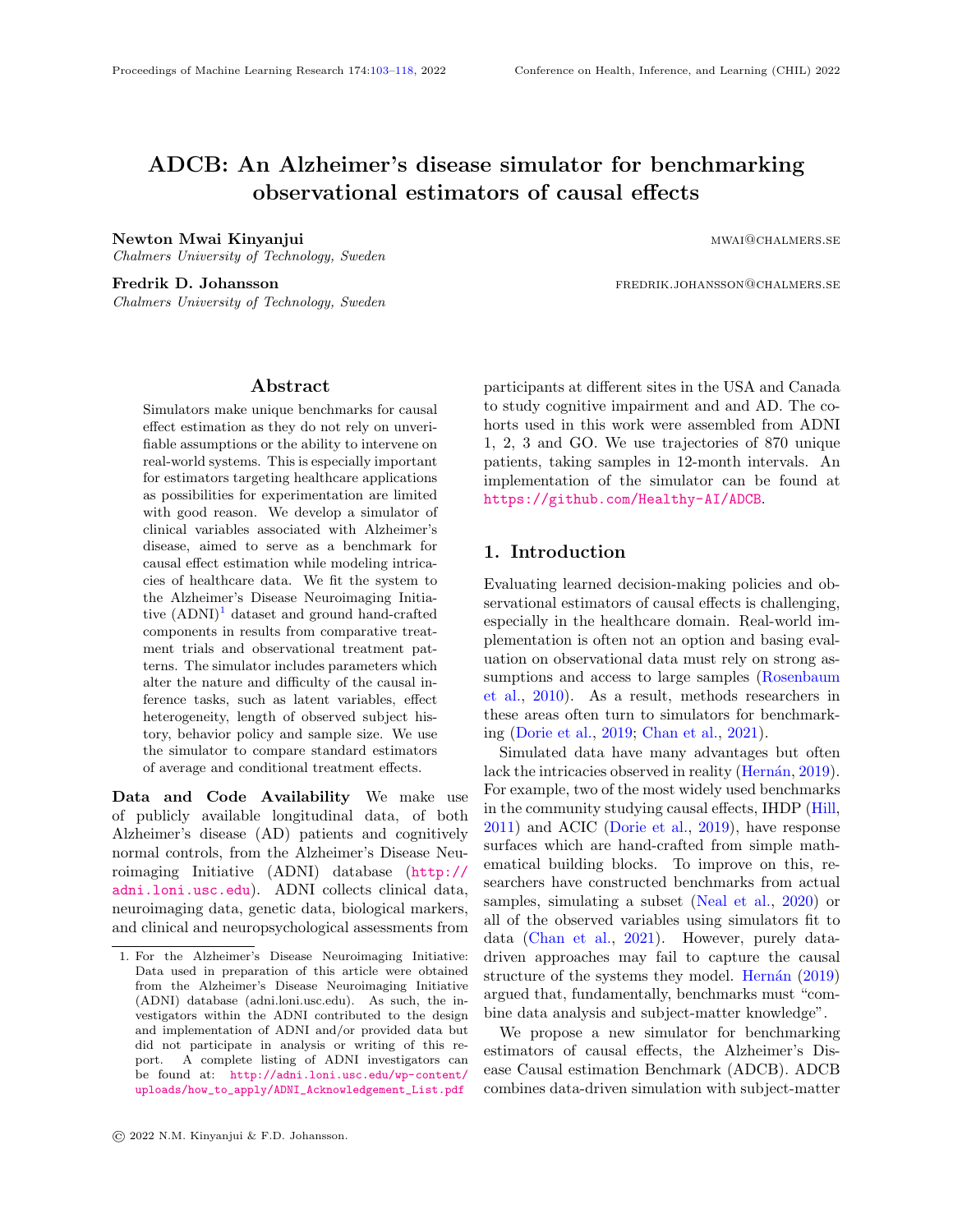knowledge by fitting a longitudinal causal model of patient variables to real data: i) the simulator is based on a causal structure inferred by Alzheimer's disease experts, ii) average causal effects are based on published results from randomized controlled trials with heterogeneity introduced through an inferred latent variable, iii) overlap and variance in treatment choice is controlled by different behavior policies, and iv) the length of observed subject history is set by the user. This design provides users with tunable parameters which change properties of the system and the difficulty of the benchmark. We use the ADCB simulator to compare standard estimators of causal effects where a) a single time point is used to estimate average and personalized treatment effects, and b) a time series of patient history is used. Based on the results of these experiments, we discuss the benefits and limitations of our approach compared to existing simulators based on experimental data, hand-crafted mechanisms or learned functions.

# 2. Benchmarks for observational estimation of causal effects

Causal effect estimation studies the outcome  $Y(a)$  of intervening with an action (treatment)  $a \in \mathcal{A}$  [\(Rubin,](#page-11-3)  $2005$ . Here, we define the causal effect of action a as

$$
\Delta(a) \coloneqq Y(a) - Y(0),
$$

the difference between the potential outcome of  $A \leftarrow$ a and that of a baseline action  $A \leftarrow 0$ . In our setting,  $\Delta(a)$  represents the benefit of using treatment a over no treatment. We consider k different actions from a discrete set  $A = \{0, ..., k - 1\}.$ 

Due to the difficulty of trying out different treatments for the same subject under identical conditions,  $\Delta$  itself is rarely identifiable. Instead, we represent the utility of actions using the average treatment effect (ATE),  $\tau(a) = \mathbb{E}[\Delta(a)]$  and the conditional average treatment effect (CATE),

$$
\tau(a \mid x) = \mathbb{E}[\Delta(a) \mid X = x],
$$

in a context or stratum  $x \in \mathcal{X}$ . ATE and CATE measure how well action a performs on average in a population and in a stratum  $x$ , respectively. The context X may be a single vector-valued observation or a time-series representing patient history.

Observational estimation refers to estimating  $\tau$  using samples  $(a, y, x)$  of actions, outcomes and context

variables without controlling the actions. The following assumptions are sufficient for consistent, unbiased estimation in this setting [\(Rosenbaum et al.,](#page-11-0) [2010\)](#page-11-0).

Assumption 1 (Identifying assumptions)  $Ac$ tions  $A \in \mathcal{A}$ , outcomes  $Y \in \mathbb{R}$ , a set of context variables X, and an adjustment set of variables  $C \subseteq X$ are observed from a distribution  $p(X, A, Y)$  such that the following conditions hold for all  $a \in \mathcal{A}, c \in \mathcal{C}$ ,

<span id="page-1-0"></span>

| Consistency                           | $Y = Y(A)$             |
|---------------------------------------|------------------------|
| Exchangeability $Y(a) \perp A \mid C$ |                        |
| Overlap                               | $p(A = a   C = c) > 0$ |

A wealth of methods have been developed for estimating ATE and CATE under Assumption [1,](#page-1-0) see e.g., [\(Dorie et al.,](#page-10-0) [2019;](#page-11-4) Künzel et al., 2019; [Wager](#page-11-5) [and Athey,](#page-11-5) [2018\)](#page-11-5) for overviews. To assess the qualities of each estimator, various benchmark challenges have been developed [\(Dorie et al.,](#page-10-0) [2019\)](#page-10-0). See Section [6](#page-7-0) for a more in-depth survey.

Fundamentally, the validity of Assumption [1](#page-1-0) cannot be verified from data [\(Pearl,](#page-11-6) [2009\)](#page-11-6), but must be argued from domain knowledge. Moreover, the assumptions guarantee identification of ATE and CATE, but not necessarily good estimates when sample sizes are small. Hence, observational data alone are insufficient to determine whether one estimate of a causal effect is more accurate than another. This motivates using simulators for benchmarking, where identifying assumptions can be satisfied by design.

A good benchmark allows users to identify strengths and weaknesses in estimators: Which estimators make efficient use of available data? How does performance scale with dimensionality or sample size? How sensitive are they to (partial) violations of identifying assumptions? Which results are robust to changes in causal structure? Answers to these questions will not be universal, they will de-pend on the application under study (Hernán, [2019\)](#page-10-2). In this work, we target the healthcare domain, in the context of longitudinal data on clinical variables.

### 3. The ADCB simulator

Alzheimer's disease is the most common form of dementia, affecting tens of millions of people world-wide [\(Association,](#page-10-3) [2019\)](#page-10-3). Despite its toll on public health and vast research investments over several decades, there is currently no cure for AD. Nevertheless, drugs that have disease-modifying effects, alleviating symptoms such as loss of cognitive function,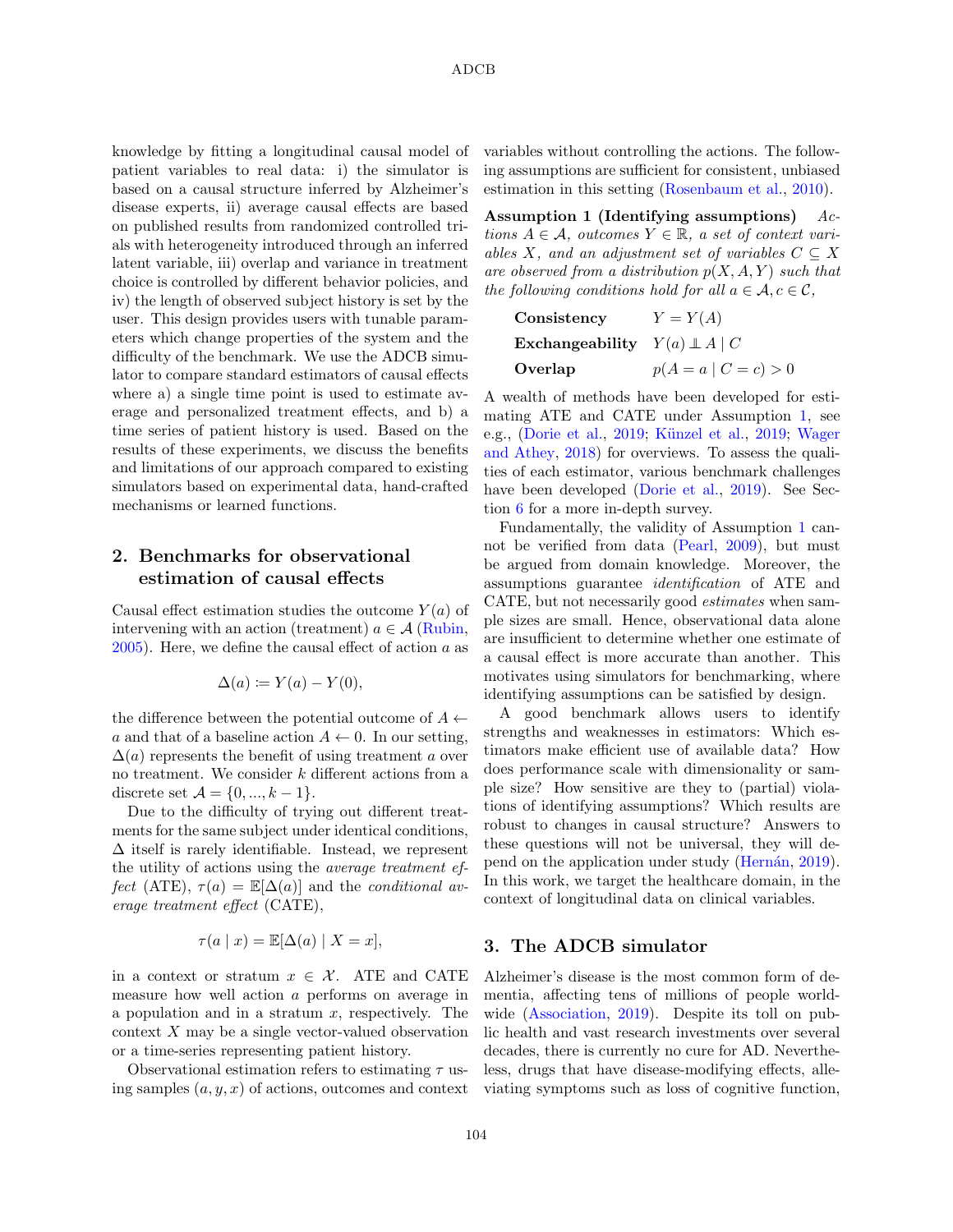have shown promise in trials and in practice [\(Gross](#page-10-4)[berg et al.,](#page-10-4) [2019\)](#page-10-4). For these reasons and more, AD makes an interesting setting for benchmarking causal effect estimators:

- AD is a progressive disorder, deteriorating the health of subjects over time. As a result, data is collected for the same subjects at several time points, allowing for comparing the performance of longitudinal models of causal effects.
- There is evidence that AD is composed of multiple disease subtypes. While the details remain unknown, disease subtypes provide a potential source of heterogeneity in patient outcomes.
- Current treatments are believed to be symptomatic—they affect only symptoms and not the underlying disease cause; their effects disappear once discontinued. This allows for easier attribution of effect to treatment.

The ADCB simulator is based on a longitudinal structural causal model between context, treatment and outcome variables. The remainder of the section describes the components of the simulator, starting with the patient covariates, the assumed causal graph, and a generalization to a longitudinal causal model. Framed boxes are used to indicate readily tunable parameters of the simulator.

#### 3.1. Patient covariates  $X \&$  outcomes  $Y$

Subjects are represented by covariates  $X \in \mathcal{R}^d$  consisting of demographics (sex, age, education level) and various genetic and biomarkers  $(A\beta)$  plaques, Tau, APOE, FDG, AV45) whose detailed descriptions are provided in Appendix [C.](#page-12-0) The specific variables used to model the time-varying context  $X_t$  in this work are presented in Figure [1.](#page-3-0) The severity of (suspected) Alzheimer's disease is primarily assessed based on cognitive function using tests such as the Alzheimer Disease Assessment Scale (ADAS) [\(Rosen](#page-11-7) [et al.,](#page-11-7) [1984\)](#page-11-7). We use the ADAS13 variant as our base outcome at time t,  $Y_t(0)$ , as it has been found to better describe disease progression than the ADAS11 variant [\(Cho et al.,](#page-10-5) [2021\)](#page-10-5). ADAS13 scores take values between 0-85 where higher scores indicate worse cognitive function. ADNI also contains clinical diagnosis states  $DX_t \in \{Copyright\}$  normal (CN), Mild cognitive impairment (MCI), Alzheimer's disease (AD)}.

### 3.2. Disease subtype (latent state Z)

It is believed that there are multiple subtypes of Alzheimer's disease [\(Machado et al.,](#page-11-8) [2020;](#page-11-8) [Satone](#page-11-9) [et al.,](#page-11-9) [2018\)](#page-11-9). One of the signs of this is that in subjects, the level of so-called Amyloid- $\beta$  (A $\beta$ ) plaques form a clearly bimodal distribution, on the ratio of  $(\frac{A\beta42}{A\beta40})$ , see Figure [9](#page-12-1) in Appendix. We posit that there are two types of subjects, as indicated by a binary variable  $Z \in \{0, 1\}$ , which, among other things, give rise to the two modes in the  $A\beta$ -ratio. To this end, we infer the subtype  $Z$  by fitting a Gaussian mixture model (GMM) with 2 components as in [\(Dans](#page-10-6)[son et al.,](#page-10-6) [2021\)](#page-10-6) for the A $\beta$ -ratio observations of patients at baseline. We assume that  $Z$  is stationary and use the value inferred by the GMM to label all observed trajectories. These values are then used to fit models of downstream variables.

#### 3.3. Baseline Causal Graph

We start by positing a causal graph for the variables of interest at the baseline time point of observation,  $t = 0$ . A causal graph is a model of the (conditional) dependence structure of variables encoded in a directed acyclic graph,  $\mathcal{G} = (V, E)$  consisting of nodes V and edges, E [\(Koller and Friedman,](#page-11-10) [2009\)](#page-11-10). The causal graph, illustrated in Figure [1,](#page-3-0) was inspired by the structure inferred from data in [\(Sood et al.,](#page-11-11) [2020\)](#page-11-11) and further verified by a clinically active domain expert in Alzheimer's disease. The graph represents causal relationships among random variables  $R \in \{X(1), ..., X(d), A, Y, DX\}$ , (where  $X(j)$  is a covariate in the set  $X$ ), each associated with a node in the graph,  $V_R \in V$ . An edge  $(V_R, V_{R'}) \in E$  exists if R is a direct cause of  $R'$ , and R is therefore a parent of  $R', R \in Pa(R')$ .

The mechanism for generating each variable is based either on models fit to the ADNI data, on handcrafted functions or on results from the AD literature. The graph is also presented as a table in the Appendix Table [5.](#page-15-1)

#### 3.4. Longitudinal Model

The longitudinal model is formed by first repeating each variable, except the disease subtype Z, at each time step  $t = 1, 2, ..., T$ , maintaining the causal structure of the single-time graph in Figure [1.](#page-3-0) Then, each variable is connected to the previous instance of itself; e.g. Tau<sub>t</sub> is assumed to be a direct cause of Tau<sub>t+1</sub>, and so on. The parents of a variable  $X$  at time  $t$  is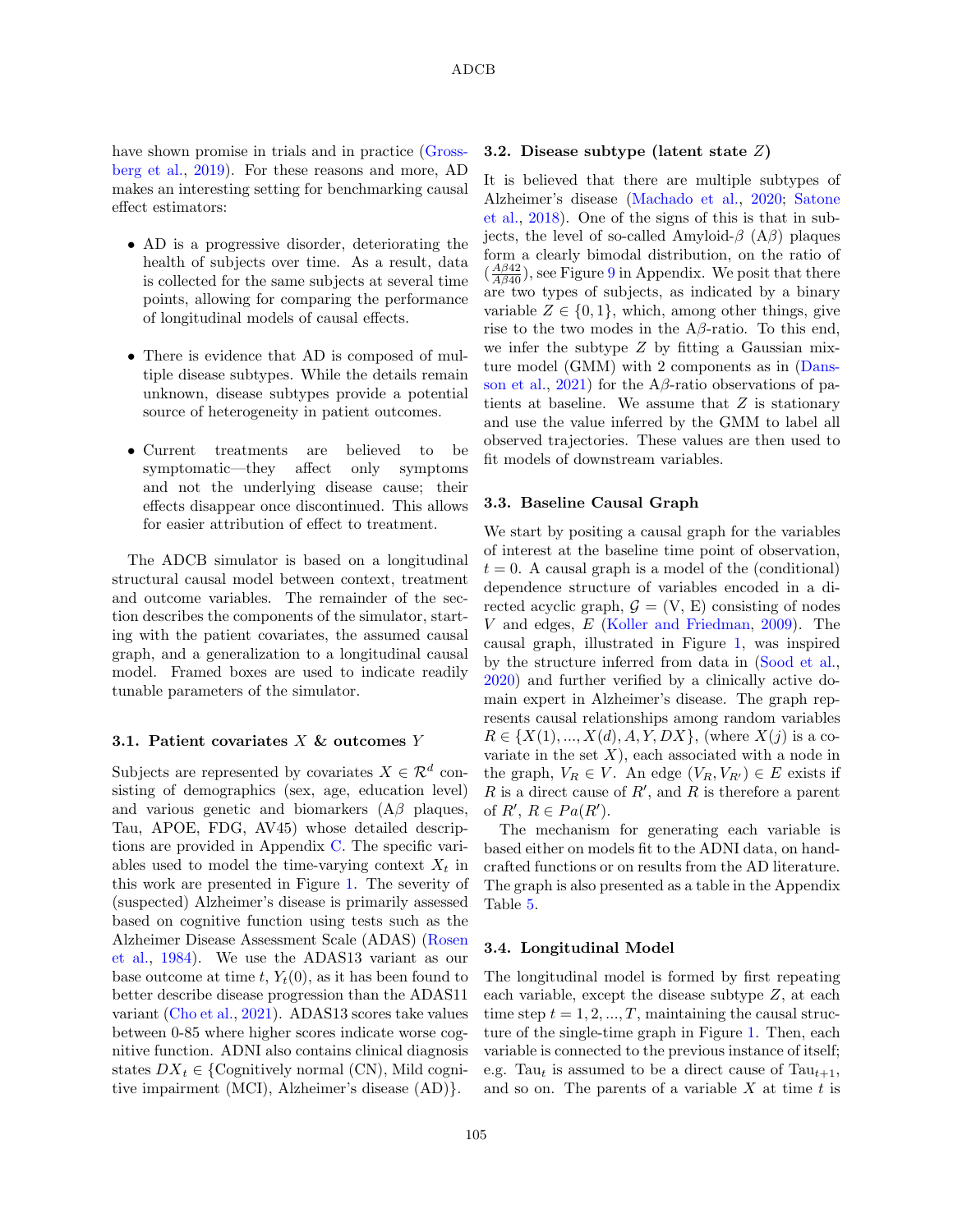

<span id="page-3-0"></span>Figure 1: Assumed causal graph for a single time point at baseline. Arrows indicate causal dependencies, with color representing how the mechanism was determined. Blue dependencies were completely estimated from data, green were fit once the subtype Z was inferred, and red were designed based on the Alzheimer's disease literature.

therefore the set defined as:  $Pa(X_t) = Pa_t(X_0) \cup$  ${X_{t-1}}$  where  $Pa_t(X) = {p_t : p_0 \in Pa(X_0)}$ . When used as a benchmark, the user may choose the causal effect of actions at any time point  $t$  as their target. The length  $H \leq t$  of history used for estimation is a tunable parameter.

History Length, H. History of previous treatment records of a patient is valuable for causal effect estimators that incorporate history, because a longer horizon can increase the capacity to capture heterogeneity in causal effects.

### 3.5. Treatment assignment A

ADNI does not include significant data on treatments and treatment response, which prevents direct data-driven design of the treatment assignment. Instead, we design policies for treatment assignment and treatment effects based on i) surveys of common treatments and ii) randomized controlled trials (RCT) of their effect. We begin with the former.

Existing AD drugs have been shown to have at least symptomatic cognitive effects [\(Livingston et al.,](#page-11-12) [2017;](#page-11-12) [Farlow et al.,](#page-10-7) [2008\)](#page-10-7). In this work, we model a range of such drugs  $a = 1, ..., 7$ , for which RCT results on treatment effects are available: Donepezil 5mg, Donepezil 10mg, Galantamine 24mg, Galantamine 32mg, Rivastigmine 12mg, Memantine 20mg,



Figure 2: Temporal dependence between variables in the simulator. Each variable obeys the causal dependencies of Figure [1](#page-3-0) in addition to depending on the previous value of itself. The small box in the set of covariates X indicates that each variable in the set depends only on the previous value of that specific variable. For example, Tau at time  $t+1$  depends only on APOE and Race at time  $t + 1$ , the subtype Z, and Tau at time t. Z is assumed stationary.

Memantine+ChEI, see [\(Grossberg et al.,](#page-10-4) [2019\)](#page-10-4) for an overview. We assume that the no-treatment option,  $a = 0$ , corresponds to observations in ADNI. We simulate treatments from two simple policies  $\mu_B$ , described further below, whose characteristics are shown in Figure [3:](#page-4-0)

Diagnosis (DX)-based policy With this policy, treatments are assigned based on the diagnosis (DX) observed at the previous time step. We group treatments into 3 classes based on their treatment effect. Patients with mild diagnosis are assigned a randomly chosen treatment from the class with smallest ATE, those with moderate from the class with moderate ATE, and those with the most severe diagnosis from the class with the largest effect.

Hernandez Policy Having access to treatments in ADNI data would have enabled modeling of treatment propensities over the whole covariate set, deriving purely data-driven behavior policies using a much larger subset of covariates. In lieu of this, we draw from [Hernandez et al.](#page-10-8) [\(2010\)](#page-10-8) who similarly modeled the propensity of the treatments Cholinesterase inhibitors (ChEIs) and Memantine based on clinical variables with a multivariate logistic regression models, with ChEI or Memantine use as the outcome—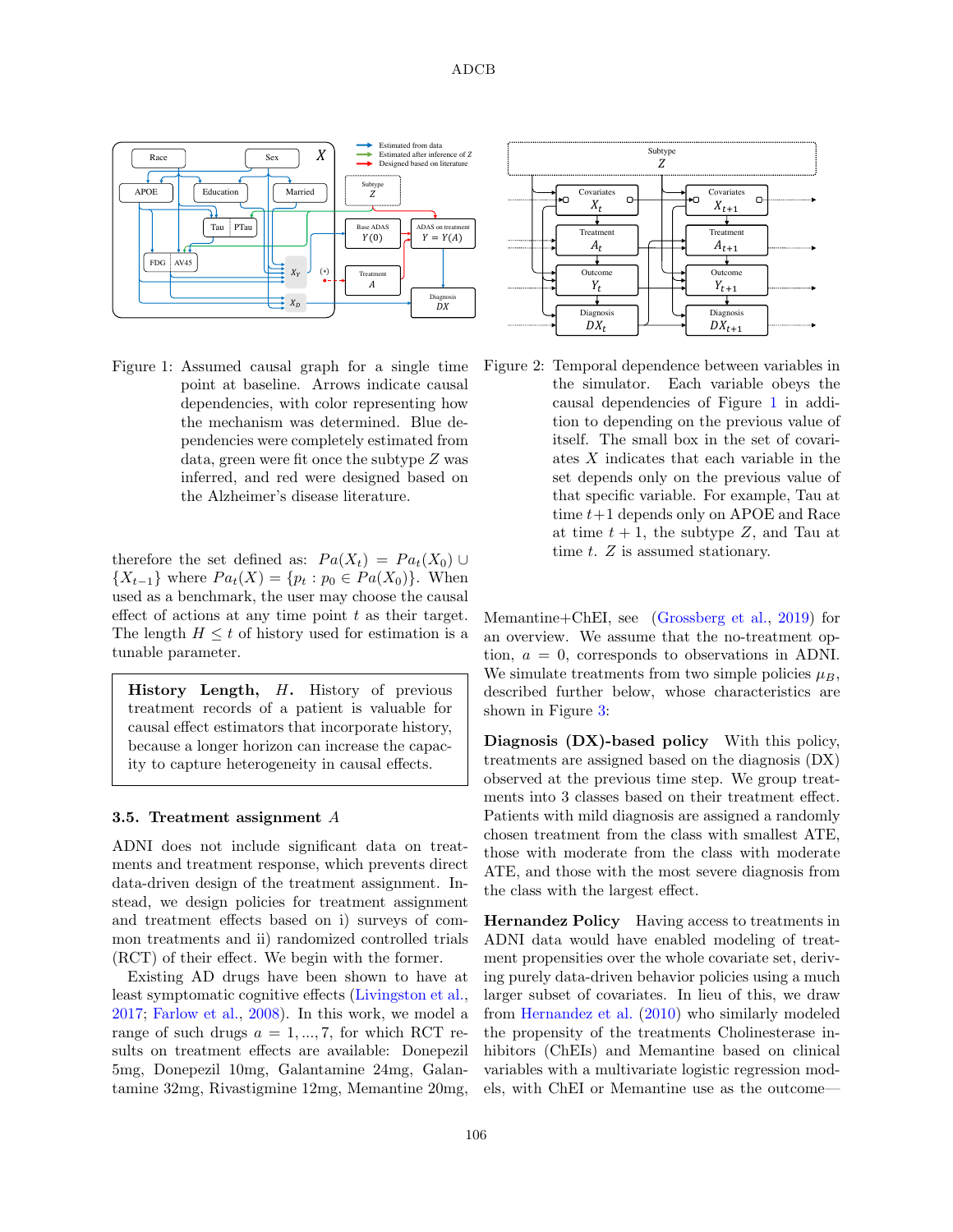

<span id="page-4-0"></span>Figure 3: Treatment assignment characteristics of behavior policies over time. Same colour indicates treatments are considered to be in the same treatment assignment class.

we define a policy directly using the coefficients they learned. Treatments are grouped based on drug class  $\in$  {ChEIs, Memantine, Combination therapy}. The learned policy depends also on cognitive scores MMSE and CDRSB, which are available in the ADNI database. We generate them in the same way as ADAS13.

**Overlap strength**  $\epsilon$  The tuning parameter  $\epsilon \in [0, 1]$  interpolates between a random policy  $(\epsilon = 1)$  and the policies above  $(\epsilon = 0)$  by assigning a random action with probability  $\epsilon$ . Note that  $\epsilon = 0$  does not always imply a lack of treatment group overlap, depending on the behavior policy.

#### 3.6. Treatment effects ∆

Consistent with the AD literature, we assume that the effects of each existing drug  $a$  are primarily symptomatic and temporary, attenuating when treatment is stopped [\(Grossberg et al.,](#page-10-4) [2019\)](#page-10-4). In addition, we assume that the effect is stationary in time. To this end, we endow each treatment a with an additive effect  $\Delta(a, Z)$ , depending on the disease subtype Z, and posit that the cognitive function when on drug a is given by  $Y_t(a) = \Delta(a, Z) + Y_t(0) + \epsilon_t$ . This gives us the response surface on  $Y_t = Y_t(A_t)$ .  $Y_t(0)$  is estimated from observations of the ADAS13 score and is simulated according to the causal graph. We discuss more general forms of treatment effects in Section [6.](#page-7-0)

To ground our model in domain knowledge, we design  $\Delta(a, Z)$  such that the average effect  $\tau(a)$  =  $\mathbb{E}[\Delta(a, Z)]$  is consistent with real-world effects on cognitive function (in the ADAS-Cog scale) estimated in RCTs [\(Grossberg et al.,](#page-10-4) [2019\)](#page-10-4). Recall that we define ATE relative to the no-treatment option. For a list of the estimated ATEs  $\tau(a)$ , for  $a = 1, ..., k$ , taken from the literature, see Appendix [D.](#page-12-2)

Given the ATE  $\tau(a)$  for a treatment a, heterogeneity is introduced through the subtype  $z \in Z$ . In this work, Z is binary, and we let each subtype-action pair  $(a, z)$  have HIGH or LOW effect, with multiplicative margin  $\gamma$ , such that the opposite subtype  $(a, 1-z)$ has HIGH effect, if  $(a, z)$  has LOW effect and vice versa.

$$
\Delta(a, z) = \begin{cases} \frac{\tau(a)}{p(Z=z) + p(Z \neq z)\gamma}, & \text{if } \Delta(a, z) \text{ LOW} \\ \frac{\gamma \tau(a)}{p(Z=z)\gamma + p(Z \neq z)}, & \text{if } \Delta(a, z) \text{ HIGH} \end{cases}
$$

.

Whether  $\Delta(a, z)$  is HIGH or LOW for a, z is determined by a look-up table that we designed which is presented in the Appendix, Table [3.](#page-12-3)

**Treatment effect heterogeneity γ.** The parameter  $\gamma \geq 1$  controls heterogeneity in effect such that  $\Delta(a, z) = \gamma \Delta(a, 1 - z)$  if  $\Delta(a, z)$  is HIGH and vice versa.  $\gamma$  varies heterogeneity without changing the average treatment effect  $\tau(a)$ .  $\gamma = 1$  results in no heterogeneity.

### 4. Fitting the simulator

Based on the causal the graph presented in Figure [1,](#page-3-0) we learn a joint distribution of the full set of set of observed variables  $X, Y(0), DX$  by fitting each component of the Bayes factorization separately using a variable's parent set,  $Pa(X_t)$ . For each continuous (or discrete) attribute, a regression (or stochastic classification) model is fit with respect to its parents in the causal graph.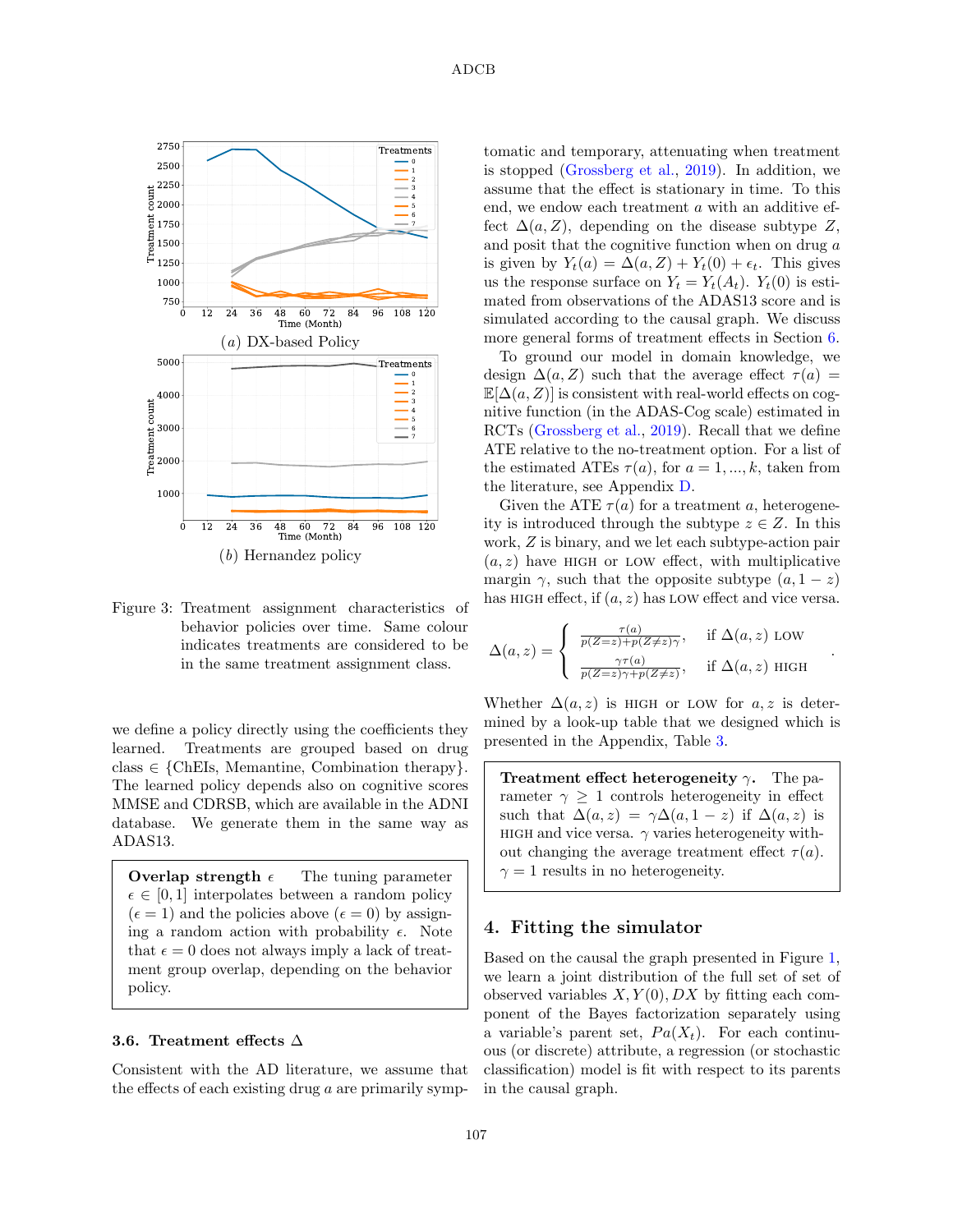These models are first fit for the baseline timestep  $(t = 0)$  in patient trajectories for the purpose of i) generating the first time step further downstream in the generation process and ii) data imputation for missing values, as described in Appendix [B.](#page-12-4) The marginal root nodes are sampled from a distribution inferred using the statistics observed in the data. Continuous covariates are further modeled with additive noise  $\zeta$  sampled from a skewed normal distribution fit to the residuals of the regression,  $r_i = y_i - f(x_i)$  where  $f(x) \approx \mathbb{E}[Y|X=x]$  is learned from data.

The longitudinal model—the transition models for each variable—is fit similarly. For each covariate at time  $t$ , we assume that i) its value is dependent only on its parents in the causal graph at the time  $t$  as well as its previous value in the trajectory at time  $t-1$ . ii) the autoregression is stationary in time. A summary of the different models and their fit characteristics is described in Table [2.](#page-6-0)

For each time step, classifiers fit  $P(X_t|Pa(X_t))$  and generation is done by sampling from this. The regressors fit  $f(Pa(X_t)) = E[X_t]Pa(X_t)]$  and samples are generated by  $f(Pa(X_t)) + \zeta$ . With these models fit, hand-crafted components designed and tunable parameters  $\{H, N, \gamma, \epsilon, T, \mu_B\}$  set, we generate  $N$  patient trajectories of  $T$  time steps with all variables  $(Z, X_t, Y_t(0), A_t, Y_t(A_t), DX_t)$  through ancestral sampling.

#### 4.1. ADNI and ADCB cohort statistics

Trajectories of 2254 subjects were downloaded from the ADNI database in December 2020. The full cohort was filtered for availability of measurements of  $A\beta 40$  and  $A\beta 42$  biomarkers at some point in their trajectory, leaving  $n = 870$  subjects for fitting the simulator, 844 of which were observed at baseline. Overview statistics of these subjects at baseline are presented in Table [1.](#page-5-0) Trajectory lengths varied greatly among subjects, ranging from a single visit at baseline to a total of 8 visits (mean 1.7 visits). The longest trajectory length was 120 months (mean 14 months). Only subjects with observations for all simulator variables (except Z, A and  $Y(a)$ ) were used for fitting baseline and autoregression covariate models. For longitudinal modeling, models were fit based on transitions between pairs of visits (0, 12), (12, 24),  $(24, 36)$ ,  $(36, 48)$  for observations present in both time points in the transition in the original data, which was a total of 127 samples.

<span id="page-5-0"></span>Table 1: Cohort statistics for the first timestep  $(t =$ 0) for simulated (ADCB) and observed realworld subjects (ADNI). Continuous variables are described by mean (standard deviation) and categorical variables by count (frequency in %). Complete cohort statistics are provided in the Appendix table [4](#page-14-0)

|                   | ADCB $t=0$ .  | ADNI, $t=0$    |
|-------------------|---------------|----------------|
| Demographics      |               |                |
| Gender            |               |                |
| Female            | 4807 (48.1%)  | 395 (46.8%)    |
| Male              | 5193 (51.9%)  | 449 (53.2%)    |
| <b>Biomarkers</b> |               |                |
| Tau               | 286.0 (117.3) | 279.6 (130.0)  |
| PTau              | 27.9 (12.7)   | 26.7(14.2)     |
| FDG               | 1.3(0.2)      | 1.2(0.2)       |
| AV45              | 1.2(0.2)      | 1.2(0.2)       |
| APOE4             |               |                |
| 0.0               | 4196 (42.0%)  | 460 $(54.5\%)$ |
| 1.0               | 4460 (44.6%)  | $303(35.9\%)$  |
| 2.0               | 1344 (13.4%)  | $81(9.6\%)$    |
| Outcomes          |               |                |
| ADAS13            | 16.4(8.4)     | 15.4 (9.5)     |

#### 4.2. Model fit for variables in causal graph

We evaluate the model fit on held-out data independently for each variable, as summarized in Table [2.](#page-6-0) The test split was always 20%. The overall predictability for baseline variables was low, with non-trivial accuracy attained only for a handful of the covariates, including diagnosis and AV45 levels. However, we remind the reader that accurate prediction is not the main goal of this step, but to learn a simulator with similar characteristics as the observed data. In Table [1](#page-5-0) and Appendix Table [4](#page-14-0) we show the first-order statistics for observed and generated data.

Autoregressors achieved significantly better results due to some variables being more or less static in time or varying very slowly. AV45 had surprisingly poor  $R^2$  fit results for autoregression although the RMSE error was in the range of the standard deviation of the original data. The hyperparameters for the models were obtained by doing a grid search over combinations of parameters over Linear, Random Forest and Gradient Boosting estimators for each variable.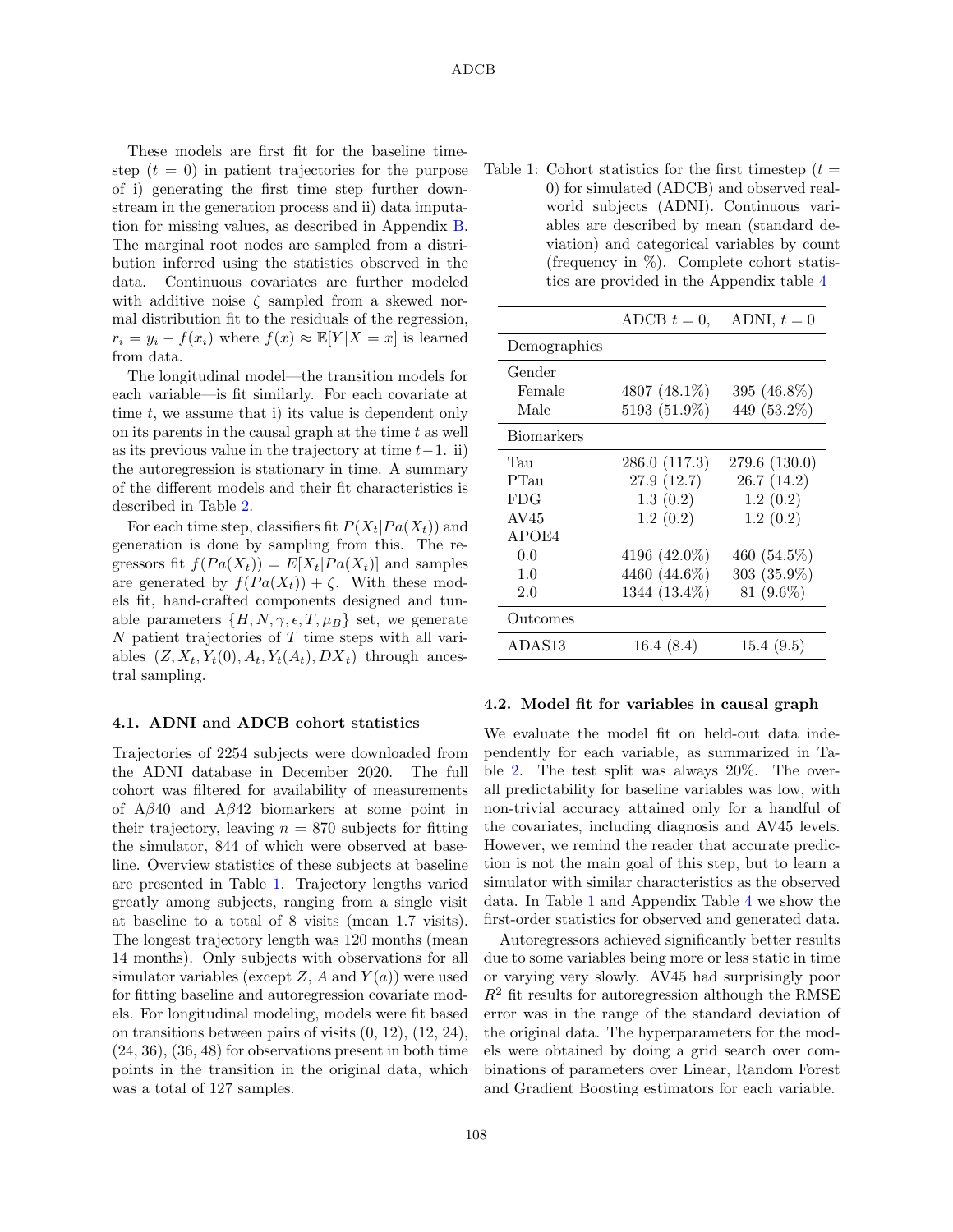### ADCB

<span id="page-6-0"></span>Table 2: Fit statistics for baseline and autoregression models on held-out data. Overall predictability was low at baseline and in autoregression for some continuous variables. This indicates that parents in the causal graph explain only a small amount of variance in the affected variables.. First-order statistics were well matched, see Table [1](#page-5-0) and Appendix Table [4.](#page-14-0)

| Target variable   | Model               |         | <b>Baseline</b> |             |          | Autoregression |             |
|-------------------|---------------------|---------|-----------------|-------------|----------|----------------|-------------|
| Classifiers       |                     | Acc     | $_{\rm F1}$     | $#$ Classes | Acc      | F1             | $#$ Classes |
| APOE4             | <b>KNN</b>          | 45\%    | 0.42            | 3           | 96\%     | 0.94           | 3           |
| Education (years) | Logistic Regression | 21%     | 0.09            | 13          | 100\%    | 1.00           | 10          |
| Marital status    | Logistic Regression | 73%     | 0.62            | 5           | 96\%     | 0.94           | 4           |
| Diagnosis         | Logistic Regression | 63%     | 0.63            | 3           | 88%      | 0.87           | 3           |
| Regressions       |                     | $R^2$   | <b>RMSE</b>     | $\sigma_Y$  | $R^2$    | <b>RMSE</b>    | $\sigma_Y$  |
| Tau               | Random Forest       | $-1.13$ | 105.35          | 133.43      | 0.73     | 47.81          | 117.95      |
| PTau              | Random Forest       | $-0.55$ | 11.0            | 14          | 0.91     | 3.69           | 14          |
| <b>FDG</b>        | Gradient Boosting   | $-3.79$ | 0.14            | 0.15        | 0.09     | 0.06           | 0.09        |
| AV45              | Random Forest       | 0.20    | 0.15            | 0.23        | $-82.03$ | 0.12           | 0.12        |
| ADAS13            | Random Forest       | 0.21    | 6.36            | 9.6         | 0.55     | 4.09           | 6.3         |
| <b>CDRSB</b>      | Gradient Boosting   | $-0.06$ | 1.26            | $1.5\,$     | $-0.61$  | 1.20           | 2.2         |
| MMSE              | Gradient Boosting   | $-0.56$ | 2.03            | 2.6         | $-0.26$  | 1.63           | 1.4         |

### 5. Using the benchmark

We run experiments aimed at exploring the utility of the simulator and its generated sequential trajectories in benchmarking causal effect estimators. The experiments compare estimators of the Conditional Average Treatment Effect (CATE) at a given timepoint  $0 < t_s \leq T$ . We run them in settings with decisions with single-time context  $X_{t_s}$  and in settings where context comprises a H-length history of context, treatment and outcome variables, and compare the mean-squared error in estimated CATE (also called precision of estimating heterogeneous effects (PEHE) [\(Hill,](#page-11-1) [2011\)](#page-11-1)). Unless otherwise stated, As-sumption [1](#page-1-0) is satisfied in all experiments by giving estimators access to a valid adjustment set. The adjustment set includes all the covariates in the current demographics, the current biomarkers, the most recent outcome and most recent diagnosis for the DX-policy. A similar adjustment set is used for the Hernandezbased policy, without the most recent diagnosis and with CDRSB and MMSE scores, for validity.

The estimators presented are S-learners (treatment as a covariate) and T-learners (separate regression for each treatment) (Künzel et al., [2019\)](#page-11-4) with Linear Regression, Gradient Boosting or Random Forest base learners, as well as a Sequential T-learner with an RNN base learner to enable incorporation of history. S- and T-learners are trained single-step and the sequential T-learner trained using a history sequence of time points  $\{t = t_s - H, ..., t = t_s\}.$ 

We investigate the effects of sample size, overlap, heterogeneity, history length and confounding as outlined below. Results are from 10 repetitions in each configuration.

Sample size, N: Under Assumption [1,](#page-1-0) it is expected that the CATE estimation error shall decrease with higher sample sizes as the variance should decrease with more samples, until bias (model misspecification) dominates the error. Estimating CATE with different numbers of samples generated from ADCB is consistent with this across the estimators, as shown in Figure [4](#page-7-1) where the base estimator for the T- and S-learners is a Gradient Boosting Regressor. The CATE error with 50,000 samples is comparable with the error using 10,000 samples, so the rest of the experiments have been run with 10,000 samples.

**Overlap,**  $\epsilon$ **:** ADCB enables investigation of overlap with the tunable parameter  $\epsilon$ , which varies the treatment assignment propensity characteristics of the treatment policies in Figure [3.](#page-4-0) As  $\epsilon$  increases and selection bias decreases, the behavior policy approaches a uniform policy and it's expected that the CATE estimation error should decrease. This is ob-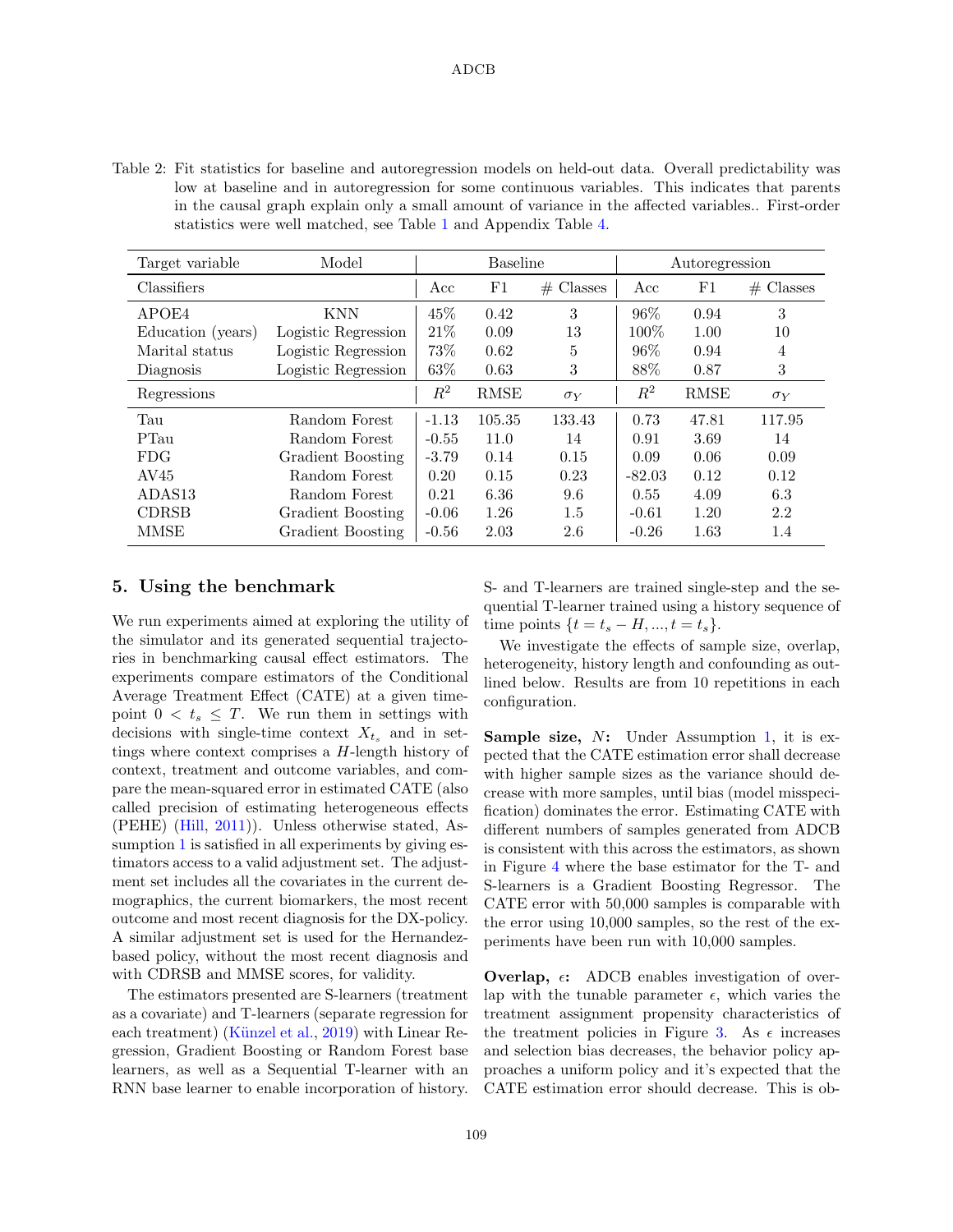

<span id="page-7-1"></span>Figure 4: CATE mean squared error varying with sample size, N.  $\epsilon=0.1$ ,  $\gamma=2$ ,  $\mu_B=DX$ -Based,  $t_s = 5$ , History length,  $H = 3$ 

served in the T-learner and the sequential learner (RNN), but the S-learner is constant through the three  $\epsilon$  settings, as shown in Figure [5.](#page-7-2)

**Heterogeneity,**  $\gamma$ **:** With the tunable parameter  $\gamma$ , we can also vary the heterogeneity characteristics of the treatment policies. It is expected that the error should increase as the heterogeneity increases as higher heterogeneity may increase the variance, and the outcomes of actions become harder to predict. Our results in Figure [6](#page-8-0) show this across two different base estimators (Gradient boosting and Random forest) in the T- and S- Learners.

History length, H: A key property of the ADCB simulator is access to history. Because physicians usually have access to historical records of a patient, they can use the historical records to personalize their treatment decisions. It is expected that using the history should decrease the error of the estimated CATE for the sequential learner that can incorporate history. This is because access to more history gives the estimator a higher chance of capturing heterogeneity. In Figure [7,](#page-8-1) the error for the T- and S- learners remains constant because they cannot make use of the history. The error is lowest with a history of length 2, possibly because the DX-based policy uses only the previous diagnosis. It would be interesting to investigate if other sequential estimators are better with longer histories.

Confounding: Because we know the causal graph of the simulator, we can also investigate confounding effects, e.g. by adding current diagnosis in the adjust-



<span id="page-7-2"></span>Figure 5: Average (bars) and treatment-specific (dots) mean squared error in estimated CATE, varying with overlap multiplier,  $\epsilon$ .  $\gamma=2$ , Sample size,  $N = 10,000, \mu_B = DX-$ Based,  $t_s = 5$ , History length,  $H = 3$ 

ment set, which is a post-treatment collider variable, as shown in Figure [8.](#page-8-2) The estimators are affected differently by this confounding, with the sequential learner showing the highest error increase due to confounding. The T- and S- learners seem to be more robust with the T-learner being slightly more affected.

# <span id="page-7-0"></span>6. Discussion & Related work

The possibility of producing confounded evaluation metrics prevents using only observational data for benchmarking causal effect estimation, without relying on strong assumptions. There are two main approaches which do not rely on such assumptions: a) making use of data from randomized experiments, and b) simulating all or part the system under investigation, also called the Empirical Monte Carlo Study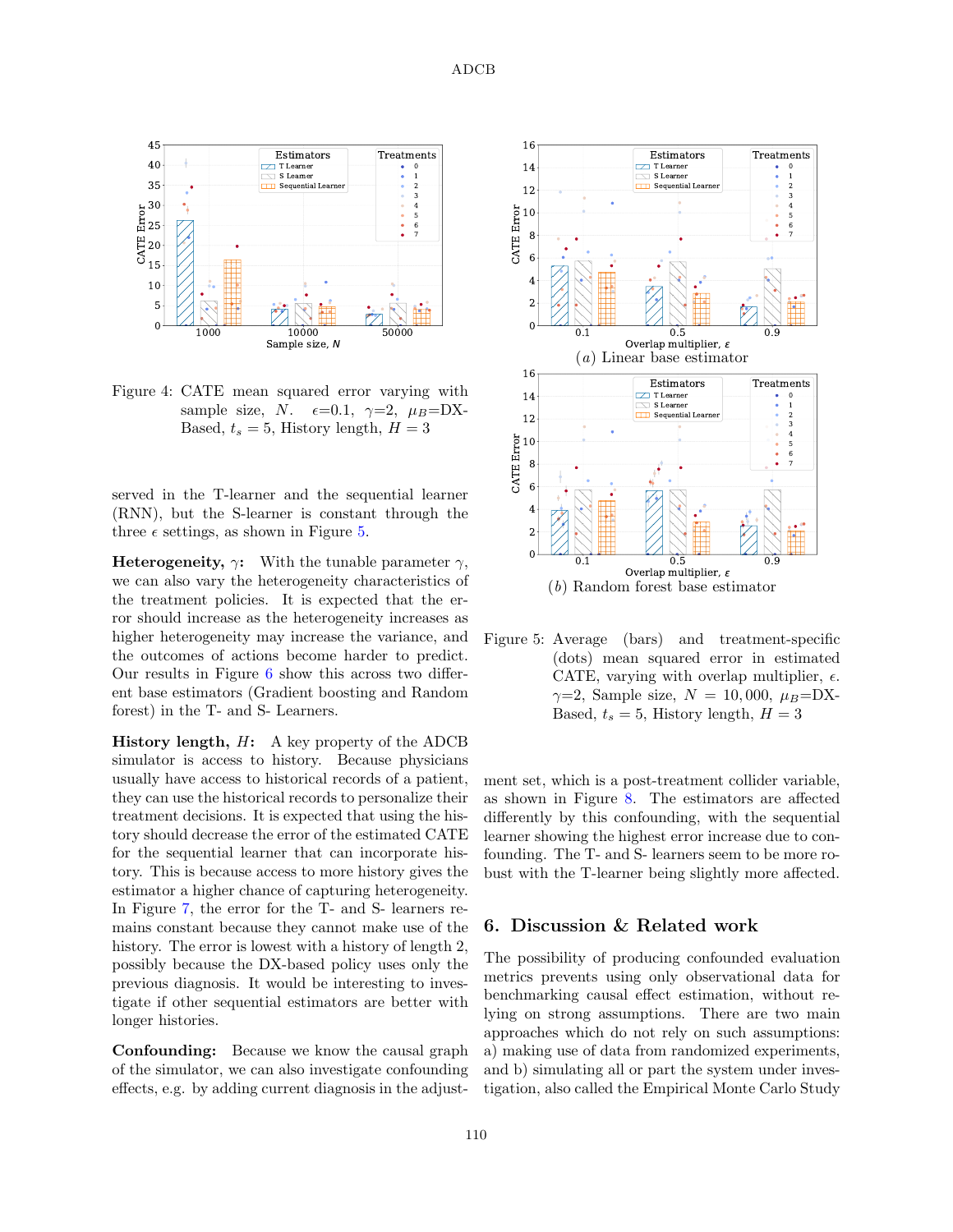

<span id="page-8-0"></span>Figure 6: CATE error varying with heterogeneity,  $\gamma$ .  $\epsilon = 0.1$ , Sample size,  $N = 10,000, \mu_B = DX-$ Based,  $t_s = 5$ , History length,  $H = 3$ 



<span id="page-8-1"></span>Figure 7: CATE error varying with sequence length, H.  $\epsilon = 0.1, \gamma = 2$ , Sample size,  $N = 10,000$ ,  $\mu_B = DX-Based, t_s = 5$ . Estimators independent of history length are grayed out.

(EMCS) approach [\(Huber et al.,](#page-11-13) [2013;](#page-11-13) [Lechner and](#page-11-14)



<span id="page-8-2"></span>Figure 8: Excess error due to confounding, relative to CATE error of corresponding estimator, when post-treatment covariate DX is added to the adjustment set.  $\epsilon = 0.1, \gamma = 2$ , Sample sizem,  $N = 10,000, \mu_B = DX-$ Based,  $t_s = 5$ , History length,  $H = 3$ 

[Wunsch,](#page-11-14) [2013\)](#page-11-14). See [Gentzel et al.](#page-10-9) [\(2019\)](#page-10-9) for a discussion of the pros and cons of each design.

Both methods have limitations that ADCB seeks to remedy. With randomized experiments data, as used in the Jobs dataset [\(Shalit et al.,](#page-11-15) [2017\)](#page-11-15) or by [Neal et al.](#page-11-2) [\(2020\)](#page-11-2), the data are guaranteed to be representative of the real world, but it is not possible to vary all characteristics of it, like the sample size or longitudinal horizon length. In contrast, for simulators, it is important to pay attention to the causal structure and mechanisms of the system which most often requires domain knowledge, without which high realism is not easily achievable.

If the goal of a benchmark is to evaluate individuallevel or fine conditional treatment effects, access to counterfactual outcomes is required. The only way to reliably achieve this is to simulate the mechanism determining the outcome of interventions, which can be done in isolation or in addition to simulating the treatment assignment, as in the Causal Inference Benchmarking Framework by [Shimoni et al.](#page-11-16) [\(2018\)](#page-11-16), the Medkit-Learning environment (focused on reinforcement learning) [\(Chan et al.,](#page-10-1) [2021\)](#page-10-1), and in IHDP [\(Hill,](#page-11-1) [2011\)](#page-11-1). Since the outcome mechanisms are often the main target of estimation, these simulations should be as realistic as possible for the domain they aim to represent. To this end, researchers have considered building their simulators on models fit to observational data [\(Neal et al.,](#page-11-2) [2020;](#page-11-2) [Chan et al.,](#page-10-1) [2021\)](#page-10-1). To incorporate domain knowl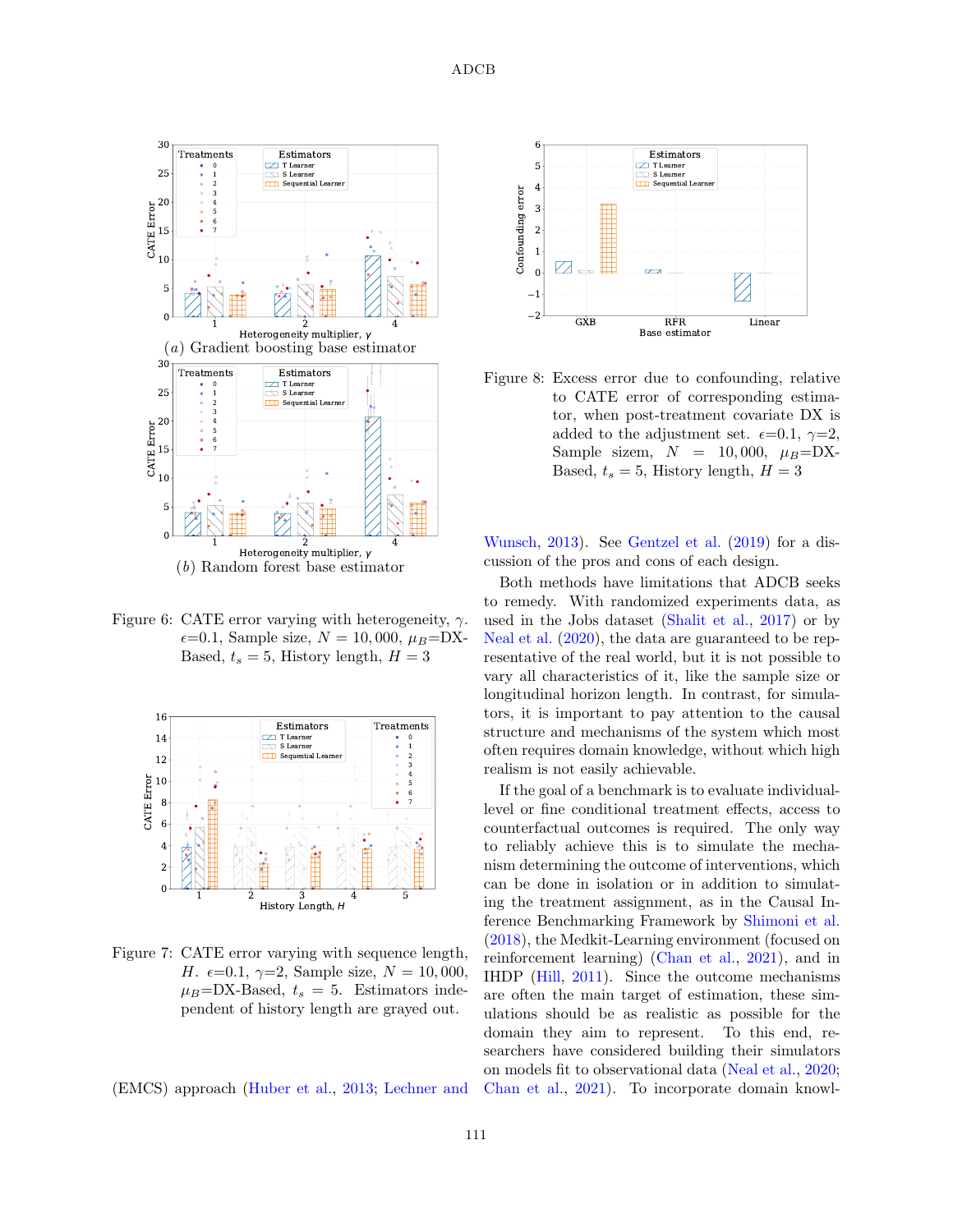edge in simulating the outcomes and counterfactual outcomes, ADCB extends these approaches by using treatments and their corresponding effects from Alzheimer's literature, paired with causal generation of a common outcome measurement for cognitive function (ADAS13).

A drawback of simulated data is that, in many cases, simulators "tend to match the assumptions of the researcher" [\(Gentzel et al.,](#page-10-9) [2019\)](#page-10-9). This is especially problematic in cases where they are introduced to evaluate one particular estimator which may also match those assumptions. As a result, it is important that simulator-based benchmarks contain settings that tweak assumptions to appropriately test the robustness of estimators to these. ADCB enables settings with different configurations for overlap, sample size, patient heterogeneity, behaviour policy and longitudinal history length. Knowledge of the causal graph also enables investigation of estimator performance with confounding. It is also possible to violate consistency by introducing a probability that patients take the assigned treatment.

#### Limitations

Limitations of ADCB include the following. First, although the treatments, and treatment propensities in the case of the Hernandez policy [\(Hernandez](#page-10-8) [et al.,](#page-10-8) [2010\)](#page-10-8), are obtained from literature, they are still simulated treatments not originally included in the ADNI data. As such, they may not reflect how subjects in the ADNI cohort would be treated under current practice. Further, behavior policies used only a single time-step context and not patients' entire history. Second, for the treatment effects, we use a simple bi-modal model of heterogeneity and the heterogeneity simulation assumes that heterogeneity is only due to latent covariates Z. A more expressive model would let heterogeneity depend also on X.

As pointed out earlier, several of the autoregressive models (for covariate transitions) had poor accuracy, in three cases with negative  $R^2$ . We believe that this could be improved in a future version of the simulator by changing the handling of missing data so that only the target variable for a particular edge in the causal graph is required observed when fitting the model. Currently, transition models are fit to complete cases.

For the presented usage scenario of comparing estimators, we only investigated a handful of simple estimators among a vast array of causal effect estimation methods. Finally, although the assumed causal graph

was informed both by conversations with a domain practitioner and by data-driven estimates in [\(Sood](#page-11-11) [et al.,](#page-11-11) [2020\)](#page-11-11), it would be of interest to test the sensitivity of treatment effect estimates to different adjustment sets or changes to the causal graph such as the addition of new links between covariate nodes.

# 7. Conclusion

We have introduced the Alzheimer's Disease Causal estimation Benchmark (ADCB), a simulator of clinical variables associated with Alzheimer's disease, aimed to serve as a benchmark for causal effect estimation and policy evaluation. The simulator is fit to covariates and outcomes from the ADNI database and uses models of treatments and treatment effects derived using subject-matter knowledge in the Alzheimer's disease literature. In addition to generating tunable high dimensional observational data with high realism based on a real world Alzheimer's setting, ADCB also generates longitudinal data that includes potential outcomes for all treatments at each step in the longitudinal axis. We also present a method to build semi-synthetic datasets by incorporating results from Alzheimer's literature which is highly effective in attaining realism, and encourages incorporation of inter-disciplinary domain-specific results in building synthetic datasets in machine learning and causal inference.

Usage scenarios for evaluating estimators of causal effects have been presented for varying configurations. Since ADCB generates longitudinal samples of all variables (patient covariates, treatments and outcomes) in the system, it can function as a generator of arbitrarily large observational (batch) data, as an online policy learning environment and for design and evaluation of causally adaptive treatment policies. More complex confounding models based on the AD literature will be explored in future iterations of the simulator, increasing the difficulty of the benchmark. To improve the predictability of the fitted models, the sample sizes will be increased in future iterations by expanding the filtering strategy for the samples included in the training sets.

# Institutional Review Board (IRB)

All data collection by ADNI were approved by the Institutional Review Boards of all participating institutions. Written informed consent was obtained from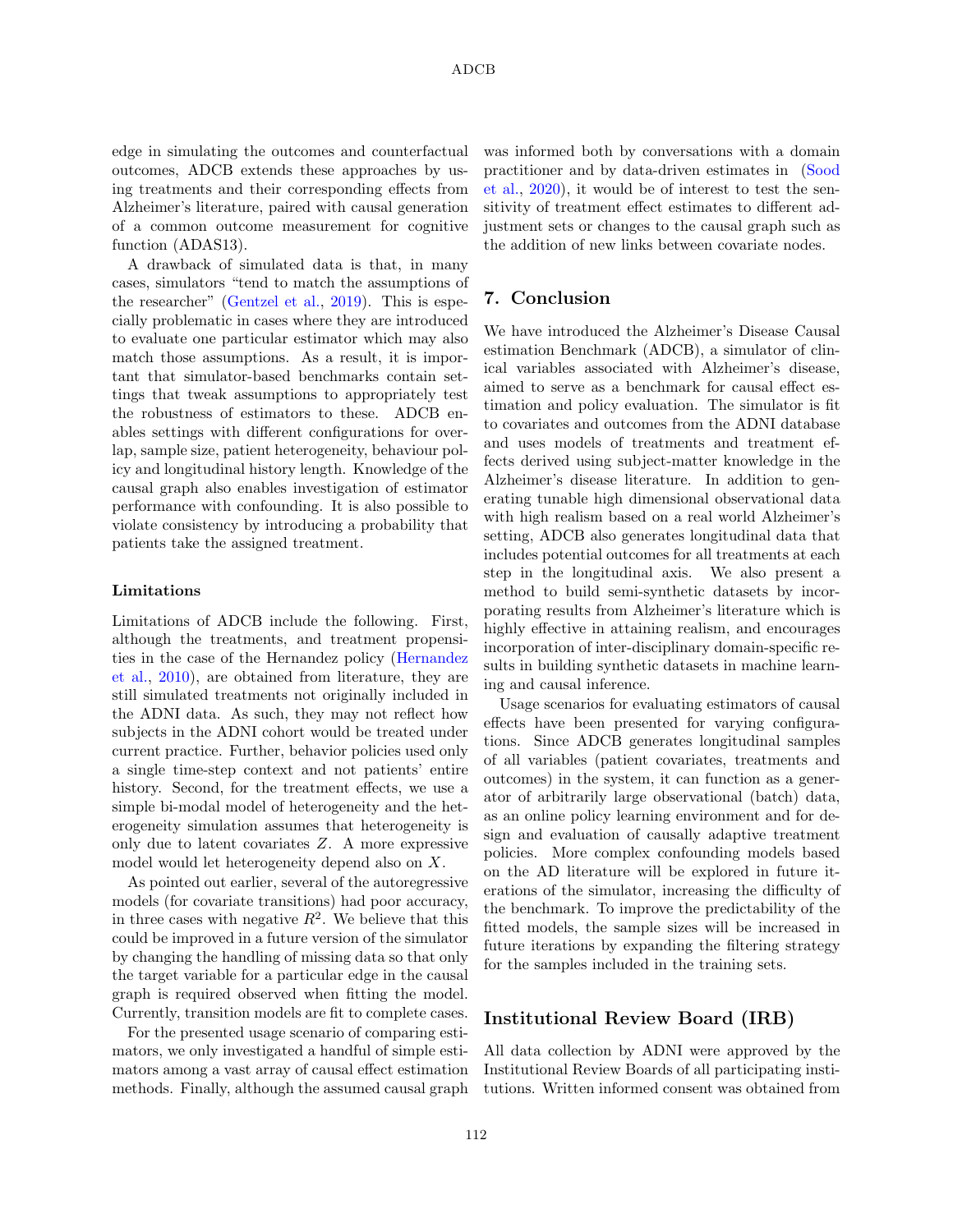every research participant according to the Declaration of Helsinki and the Belmont Report.

### Acknowledgments

This work was supported in part by WASP (Wallenberg AI, Autonomous Systems and Software Program) funded by the Knut and Alice Wallenberg foundation. The computations were enabled by resources provided by the Swedish National Infrastructure for Computing (SNIC) at Chalmers Centre for Computational Science and Engineering (C3SE) partially funded by the Swedish Research Council through grant agreement no. 2018-05973.

Collection and sharing of the data used in this project was funded by the Alzheimer's Disease Neuroimaging Initiative (ADNI) (National Institutes of Health Grant U01 AG024904) and DOD ADNI (Department of Defense award number W81XWH-12-2- 0012). ADNI is funded by the National Institute on Aging, the National Institute of Biomedical Imaging and Bioengineering, and through generous contributions from the following: AbbVie, Alzheimer's Association; Alzheimer's Drug Discovery Foundation; Araclon Biotech; BioClinica, Inc.; Biogen; Bristol-Myers Squibb Company; CereSpir, Inc.; Cogstate; Eisai Inc.; Elan Pharmaceuticals, Inc.; Eli Lilly and Company; EuroImmun; F. Hoffmann-La Roche Ltd and its affiliated company Genentech, Inc.; Fujirebio; GE Healthcare; IXICO Ltd.; Janssen Alzheimer Immunotherapy Research & Development, LLC.; Johnson & Johnson Pharmaceutical Research & Development LLC.; Lumosity; Lundbeck; Merck & Co., Inc.; Meso Scale Diagnostics, LLC.; NeuroRx Research; Neurotrack Technologies; Novartis Pharmaceuticals Corporation; Pfizer Inc.; Piramal Imaging; Servier; Takeda Pharmaceutical Company; and Transition Therapeutics. The Canadian Institutes of Health Research is providing funds to support ADNI clinical sites in Canada. Private sector contributions are facilitated by the Foundation for the National Institutes of Health (www.fnih.org). The grantee organization is the Northern California Institute for Research and Education, and the study is coordinated by the Alzheimer's Therapeutic Research Institute at the University of Southern California. ADNI data are disseminated by the Laboratory for Neuro Imaging at the University of Southern California.

#### References

- <span id="page-10-3"></span>Alzheimer's Association. 2019 alzheimer's disease facts and figures. Alzheimer's  $\mathcal{B}$  dementia, 15(3): 321–387, 2019.
- <span id="page-10-1"></span>Alex J Chan, Ioana Bica, Alihan Huyuk, Daniel Jarrett, and Mihaela van der Schaar. The medkit-learn (ing) environment: Medical decision modelling through simulation. arXiv preprint arXiv:2106.04240, 2021.
- <span id="page-10-5"></span>Soo Hyun Cho, Sookyoung Woo, Changsoo Kim, Hee Jin Kim, Hyemin Jang, Byeong C Kim, Si Eun Kim, Seung Joo Kim, Jun Pyo Kim, Young Hee Jung, et al. Disease progression modelling from preclinical alzheimer's disease (ad) to ad dementia. *Scientific reports*,  $11(1):1-10$ , 2021.
- <span id="page-10-6"></span>H´akon Valur Dansson, Lena Stempfle, Hildur Egilsd´ottir, Alexander Schliep, Erik Portelius, Kaj Blennow, Henrik Zetterberg, and Fredrik D Johansson. Predicting progression & cognitive decline in amyloid-positive patients with alzheimer's disease. Alzheimer's Research & Therapy, 2021.
- <span id="page-10-0"></span>Vincent Dorie, Jennifer Hill, Uri Shalit, Marc Scott, and Dan Cervone. Automated versus do-it-yourself methods for causal inference: Lessons learned from a data analysis competition. Statistical Science, 34 (1):43–68, 2019.
- <span id="page-10-7"></span>Martin R Farlow, Michael L Miller, and Vojislav Pejovic. Treatment options in alzheimer's disease: maximizing benefit, managing expectations. Dementia and geriatric cognitive disorders, 25(5): 408–422, 2008.
- <span id="page-10-9"></span>Amanda Gentzel, Dan Garant, and David Jensen. The case for evaluating causal models using interventional measures and empirical data. Advances in Neural Information Processing Systems, 32:11722–11732, 2019.
- <span id="page-10-4"></span>George T Grossberg, Gary Tong, Anna D Burke, and Pierre N Tariot. Present algorithms and future treatments for alzheimer's disease. Journal of Alzheimer's Disease, 67(4):1157–1171, 2019.
- <span id="page-10-2"></span>Miguel A Hernán. Comment: Spherical cows in a vacuum: data analysis competitions for causal inference. Statistical Science, 34(1):69–71, 2019.
- <span id="page-10-8"></span>Santiago Hernandez, McKee J McClendon, Xiao-Hua Andrew Zhou, Michael Sachs, and Alan J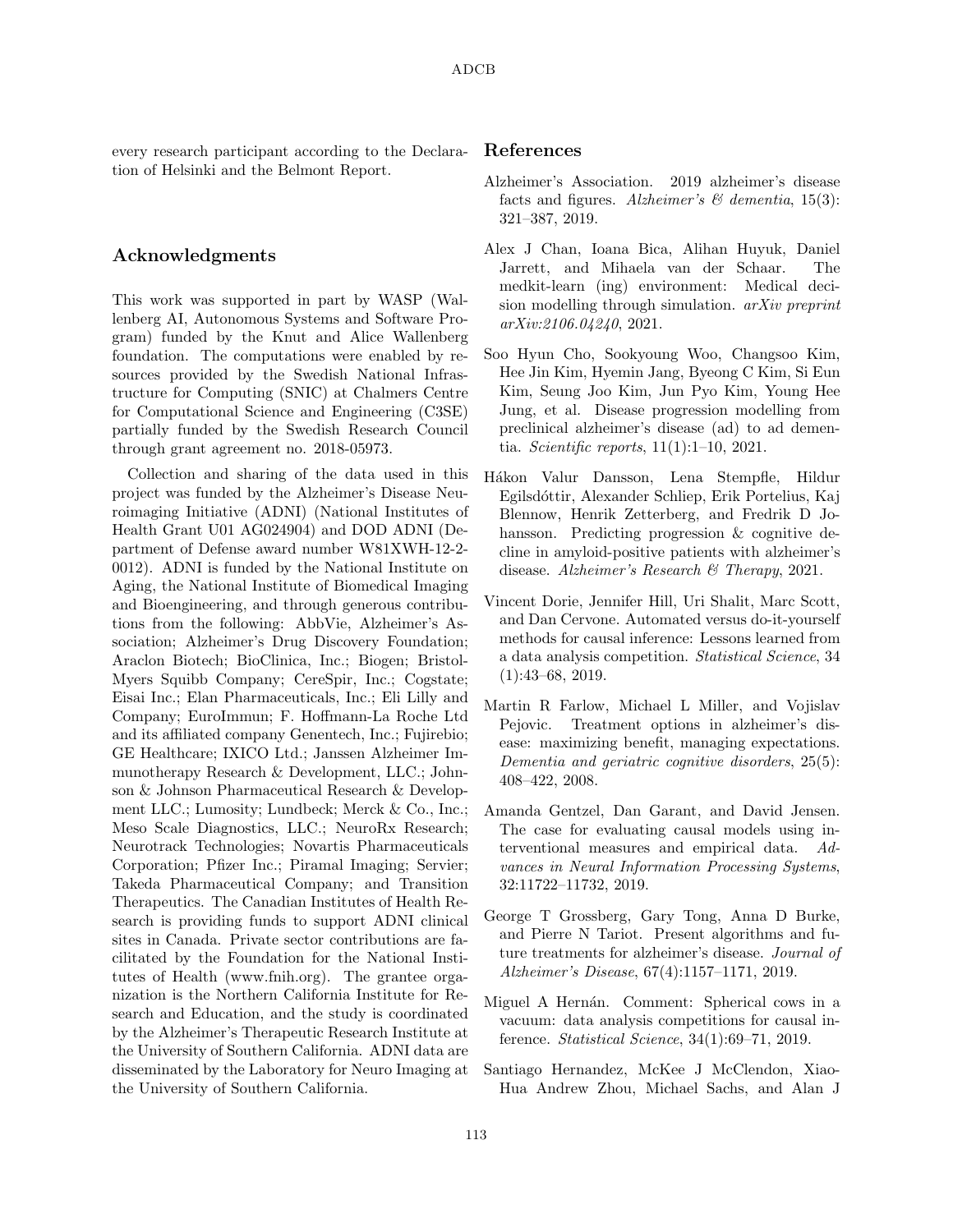Lerner. Pharmacological treatment of alzheimer's disease: effect of race and demographic variables. Journal of Alzheimer's Disease, 19(2):665– 672, 2010.

- <span id="page-11-1"></span>Jennifer L Hill. Bayesian nonparametric modeling for causal inference. Journal of Computational and Graphical Statistics, 20(1):217–240, 2011.
- <span id="page-11-13"></span>Martin Huber, Michael Lechner, and Conny Wunsch. The performance of estimators based on the propensity score. Journal of Econometrics, 175(1): 1–21, 2013.
- <span id="page-11-10"></span>Daphne Koller and Nir Friedman. Probabilistic graphical models: principles and techniques. MIT press, 2009.
- <span id="page-11-4"></span>Sören R Künzel, Jasjeet S Sekhon, Peter J Bickel, and Bin Yu. Metalearners for estimating heterogeneous treatment effects using machine learning. Proceedings of the national academy of sciences, 116(10): 4156–4165, 2019.
- <span id="page-11-14"></span>Michael Lechner and Conny Wunsch. Sensitivity of matching-based program evaluations to the availability of control variables. Labour Economics, 21: 111–121, 2013.
- <span id="page-11-12"></span>Gill Livingston, A Sommerlad, V Orgeta, SG Costafreda, J Huntley, D Ames, C Ballard, S Banerjee, A Burns, J Cohen-Mansfield, et al. The lancet international commission on dementia prevention and care. Lancet, 390(10113): 2673–2734, 2017.
- <span id="page-11-8"></span>Alejandra Machado, Daniel Ferreira, Michel J Grothe, Helga Eyjolfsdottir, Per M Almqvist, Lena Cavallin, Göran Lind, Bengt Linderoth, Åke Seiger, Stefan Teipel, et al. The cholinergic system in subtypes of alzheimer's disease: an in vivo longitudinal mri study. Alzheimer's research  $\mathcal{B}$  therapy, 12(1):1–11, 2020.
- <span id="page-11-18"></span>Razvan V Marinescu, Neil P Oxtoby, Alexandra L Young, Esther E Bron, Arthur W Toga, Michael W Weiner, Frederik Barkhof, Nick C Fox, Stefan Klein, Daniel C Alexander, et al. Tadpole challenge: Prediction of longitudinal evolution in alzheimer's disease. arXiv preprint arXiv:1805.03909, 2018.
- <span id="page-11-2"></span>Brady Neal, Chin-Wei Huang, and Sunand Raghupathi. Realcause: Realistic causal inference benchmarking. *arXiv preprint arXiv:2011.15007*, 2020.
- <span id="page-11-6"></span>Judea Pearl. Causality. Cambridge university press, 2009.
- <span id="page-11-7"></span>Wilma G Rosen, Richard C Mohs, and Kenneth L Davis. A new rating scale for alzheimer's disease. The American journal of psychiatry, 1984.
- <span id="page-11-0"></span>Paul R Rosenbaum, PR Rosenbaum, and Briskman. Design of observational studies, volume 10. Springer, 2010.
- <span id="page-11-3"></span>Donald B Rubin. Causal inference using potential outcomes: Design, modeling, decisions. Journal of the American Statistical Association, 100(469): 322–331, 2005.
- <span id="page-11-9"></span>Vipul Satone, Rachneet Kaur, Faraz Faghri, Mike A Nalls, Andrew B Singleton, and Roy H Campbell. Learning the progression and clinical subtypes of alzheimer's disease from longitudinal clinical data. arXiv preprint arXiv:1812.00546, 2018.
- <span id="page-11-15"></span>Uri Shalit, Fredrik D Johansson, and David Sontag. Estimating individual treatment effect: generalization bounds and algorithms. In International Conference on Machine Learning, pages 3076–3085. PMLR, 2017.
- <span id="page-11-16"></span>Yishai Shimoni, Chen Yanover, Ehud Karavani, and Yaara Goldschmnidt. Benchmarking framework for performance-evaluation of causal inference analysis. arXiv preprint arXiv:1802.05046, 2018.
- <span id="page-11-11"></span>Meemansa Sood, Akrishta Sahay, Reagon Karki, Mohammad Asif Emon, Henri Vrooman, Martin Hofmann-Apitius, and Holger Fröhlich. Realistic simulation of virtual multi-scale, multi-modal patient trajectories using bayesian networks and sparse auto-encoders. Scientific reports, 10(1):1– 14, 2020.
- <span id="page-11-17"></span>Stef Van Buuren and Karin Groothuis-Oudshoorn. mice: Multivariate imputation by chained equations in r. Journal of statistical software, 45(1): 1–67, 2011.
- <span id="page-11-5"></span>Stefan Wager and Susan Athey. Estimation and inference of heterogeneous treatment effects using random forests. Journal of the American Statistical Association, 113(523):1228–1242, 2018.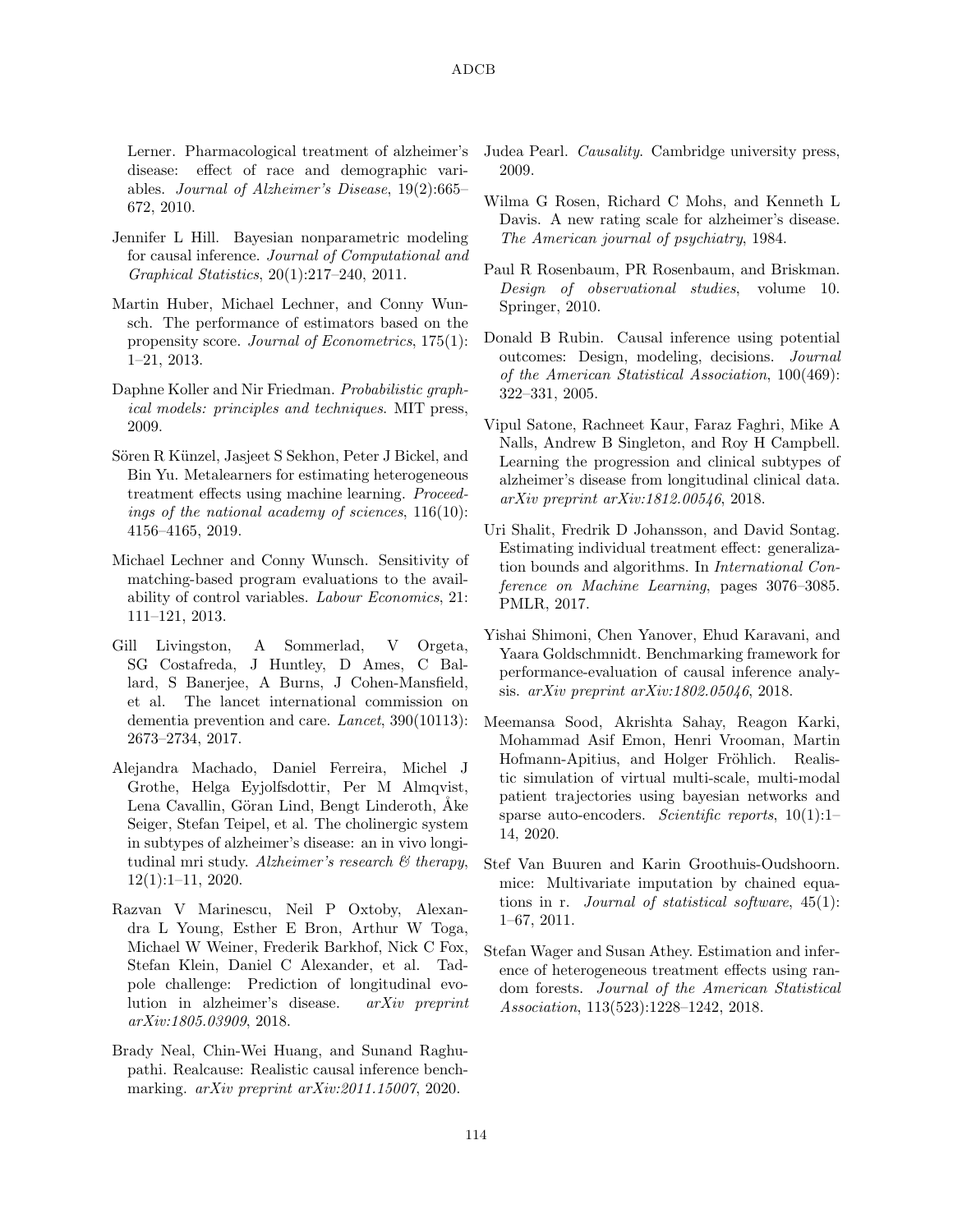# Appendix A. Empirical distribution of the  $A\beta$  ratio

The the ratio of  $\left(\frac{A\beta-42}{A\beta-40}\right)$  in subjects showing Amyloid- $\beta$  (A $\beta$ ) plaques form a clearly bimodal distribution;



<span id="page-12-1"></span>Figure 9: Empirical distribution of the  $A\beta$  ratio, used to infer latent disease subtype at baseline.

# <span id="page-12-4"></span>Appendix B. Imputation of missing data

The patient trajectories have significant missingness along the observation intervals. We impute the missing values based using a method inspired by Multivariate Imputation by Chained Equations(MICE) [\(Van Buuren and Groothuis-](#page-11-17)[Oudshoorn,](#page-11-17) [2011\)](#page-11-17), but the chaining is done with respect to a variable's parents in the causal graph. For each attribute with a missing value along the time trajectory, we use the model learned at baseline, from the causal graph, to impute the value for that particular attribute at a given timestep.

# <span id="page-12-0"></span>Appendix C. Patient covariates description

The subset of covariates used in this work includes the following and their descriptions as outlined in [\(Mari](#page-11-18)[nescu et al.,](#page-11-18) [2018\)](#page-11-18)

1. FDG PET ROI averages: Measure cell metabolism, where cells affected by AD show reduced metabolism

- 2. AV45 PET ROI averages: Measure amyloidbeta load in the brain, where amyloid-beta is a protein that mis-folds (i.e. its 3D structure is not properly constructed), which then leads to AD
- 3. CSF biomarkers: Amyloid and TAU levels in the cerebrospinal fluid (CSF)
- 4. Others:
	- APOE status: A gene that is a risk factor for developing AD
	- Demographic information: Gender, age, education, race, marital status
	- Diagnosis: Either Cognitively Normal (CN), Mild Cognitive Impairment (MCI) or Alzheimer's disease (AD).

# <span id="page-12-2"></span>Appendix D. Average Treatment Effects from Literature

<span id="page-12-3"></span>Table 3: Average treatment effects (ATE), in terms of change in ADAS-Cog compared to no treatment, of various therapies from metaanalyses of clinical trials [\(Grossberg et al.,](#page-10-4) [2019\)](#page-10-4). Also shown is a look-up table for whether  $\Delta(a, z)$  is HIGH or LOW

| a | Treatment             | ATE $\tau(a)$ | $\Delta(a, z = 0)$ |
|---|-----------------------|---------------|--------------------|
|   | No treatment          |               |                    |
|   | Donepezil 5 mg        | $-1.95$       |                    |
| 2 | Donepezil 10 mg       | $-2.48$       |                    |
| 3 | Galantamine 24 mg     | $-3.03$       | H                  |
| 4 | Galantamine 32 mg     | $-3.20$       | H                  |
| 5 | Rivastigmine 12 mg    | $-2.01$       |                    |
| 6 | Memantine 20 mg       | $-1.29$       | H                  |
|   | $M$ emantine + $ChEI$ | $-2.64$       |                    |

# Appendix E. Cohort statistics

Complete Cohort statistics for synthtetic and realworld cohorts are presented in Table [4.](#page-14-0)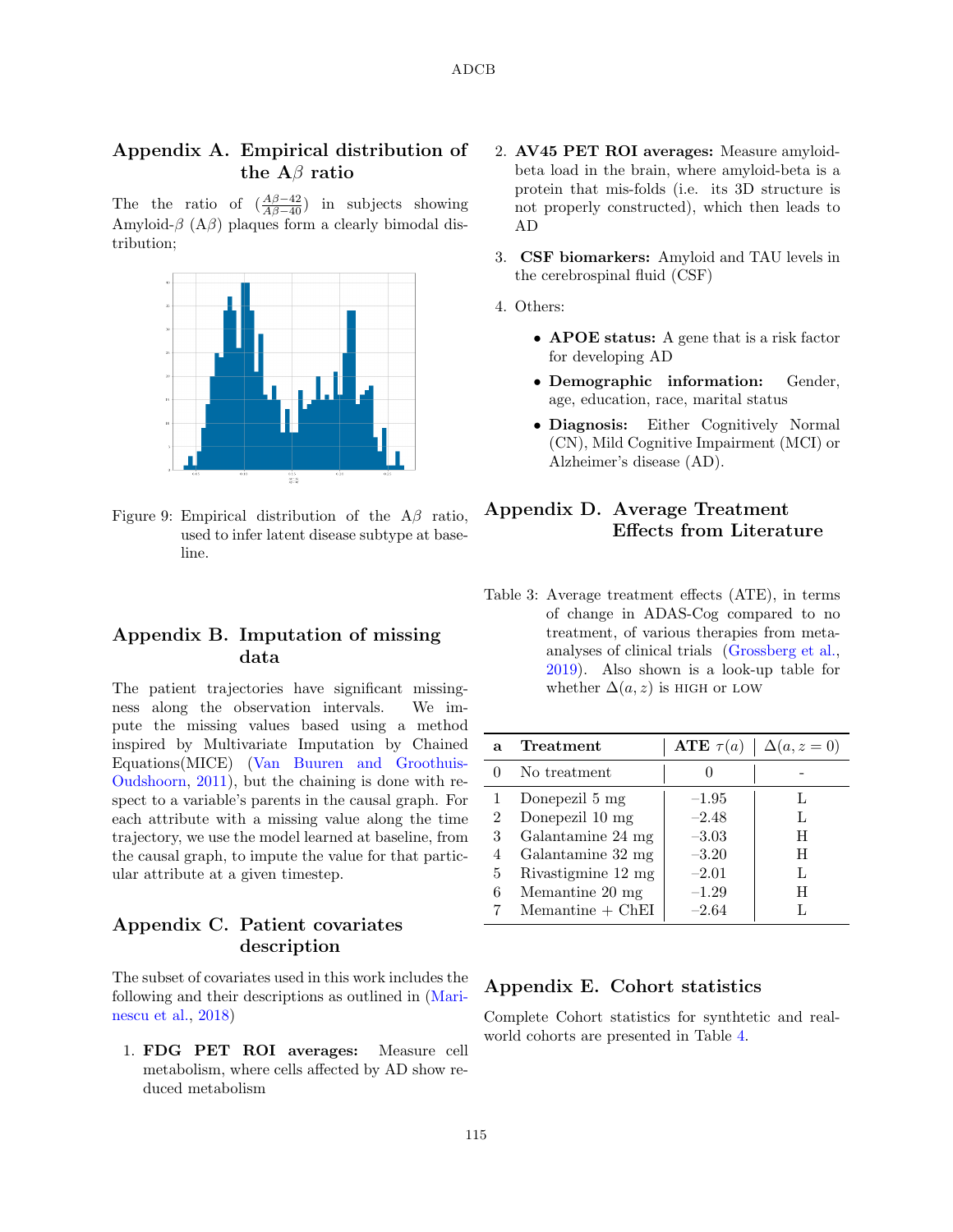# Appendix F. Causal Graph

The expanded table for the causal graph in Figure [1](#page-3-0) is presented in Table [5.](#page-15-1)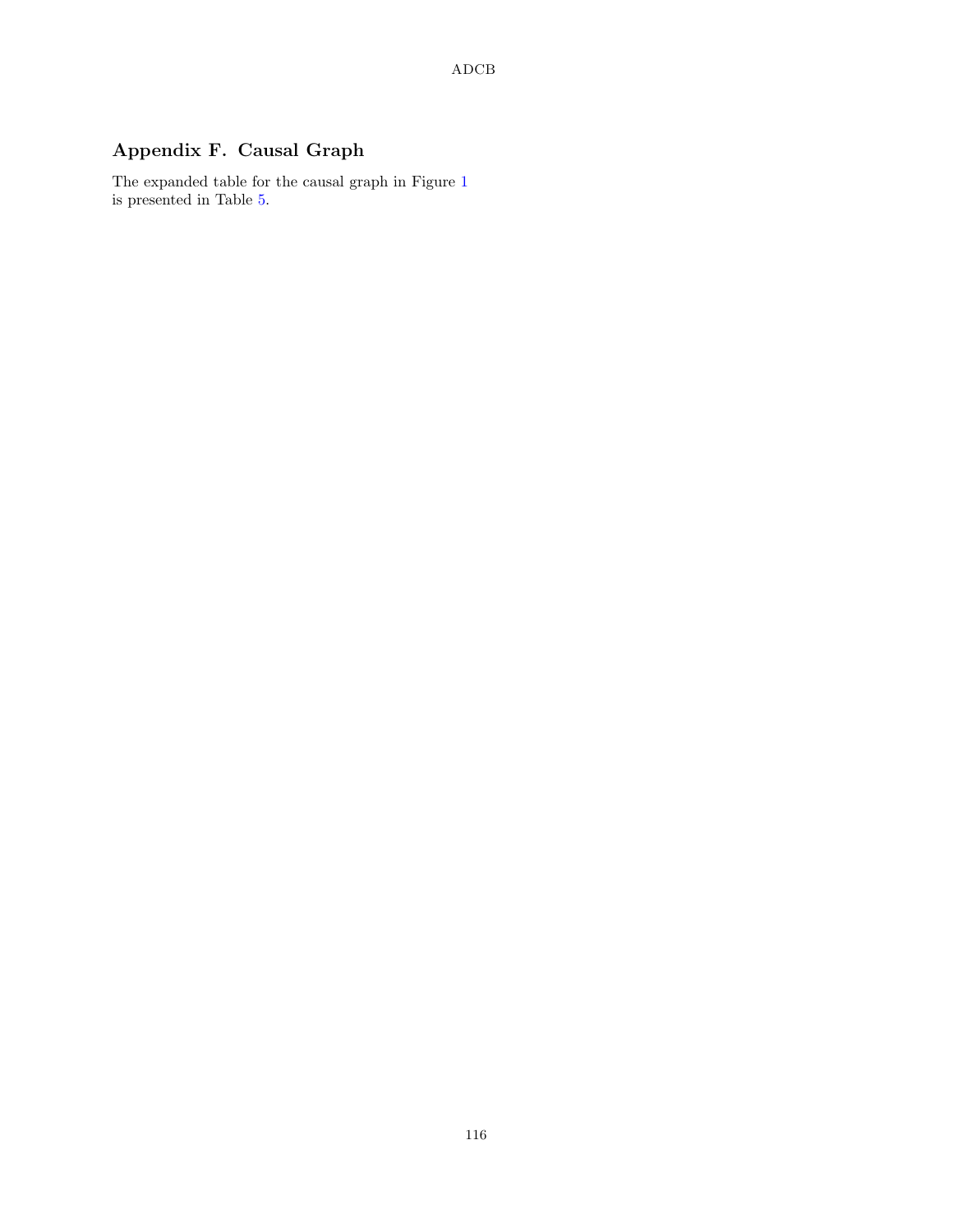|                   | ADCB T=1, $n=10000$ | ADNI T=1, $n=844$ |
|-------------------|---------------------|-------------------|
| Demographics      |                     |                   |
| Gender            |                     |                   |
| Female            | 4807 (48.1%)        | 395 (46.8%)       |
| Male              | 5193 (51.9%)        | 449 (53.2%)       |
| Marital status    |                     |                   |
| Divorced          | 7572 (75.7%)        | 634 (75.1%)       |
| Married           | 387 (3.9%)          | 29 $(3.4\%)$      |
| Never married     | 1098 (11.0%)        | $96(11.4\%)$      |
| Unknown           | 889 (8.9%)          | $80(9.5\%)$       |
| Widowed           | 54 $(0.5\%)$        | $5(0.6\%)$        |
| Ethnicity         |                     |                   |
| Hisp/Latino       | 341 $(3.4\%)$       | $30(3.6\%)$       |
| Not Hisp/Latino   | 9605 (96.0%)        | 809 (95.9%)       |
| Unknown           | 54 $(0.5\%)$        | $5(0.6\%)$        |
| Race              |                     |                   |
| Am Indian/Alaskan | 9269 (92.7%)        | 783 (92.8%)       |
| Asian             | 384 (3.8%)          | 31 $(3.7\%)$      |
| <b>Black</b>      | 148 (1.5%)          | $13(1.5\%)$       |
| Hawaiian/Other PI | 17 $(0.2\%)$        | $1(0.1\%)$        |
| More than one     | 137 $(1.4\%)$       | $12(1.4\%)$       |
| Unknown           | $18(0.2\%)$         | $2(0.2\%)$        |
| White             | $27(0.3\%)$         | $2(0.2\%)$        |
| Education         | 13.2(2.7)           | 13.3(2.6)         |
| <b>Biomarkers</b> |                     |                   |
| Tau               | 286.0 (117.3)       | 279.6 (130.0)     |
| PTau              | 27.9(12.7)          | 26.7(14.2)        |
| <b>FDG</b>        | 1.3(0.2)            | 1.2(0.2)          |
| AV45              | 1.2(0.2)            | 1.2(0.2)          |
| APOE4             |                     |                   |
| 0.0               | 4196 (42.0%)        | 460 (54.5%)       |
| 1.0               | 4460 (44.6%)        | $303(35.9\%)$     |
| 2.0               | 1344 (13.4%)        | 81 $(9.6\%)$      |
| Outcomes          |                     |                   |
| ADAS13            | 16.4(8.4)           | 15.4(9.5)         |
| MMSE              | 27.5(2.0)           | 27.6(2.5)         |
| CDRSB             | 2.0(1.3)            | 1.5(1.7)          |
| Diagnosis         |                     |                   |
| $\rm CN$          | 2700 (27.0%)        | 275 (32.6%)       |
| Dementia          | 5817 (58.2%)        | 438 $(51.9\%)$    |
| MCI               | 1483 (14.8%)        | 131 $(15.5\%)$    |
| Subtype, $Z$      |                     |                   |
| Subtype, $Z$      | 4282 (42.8%)        | $-(-)$            |

<span id="page-14-0"></span>Table 4: Cohort statistics for the first timestep (T=1) for simulated (ADCB) and observed real-world subjects (ADNI). Continuous variables are described by mean (standard deviation) and categorical variables by count (frequency in %).